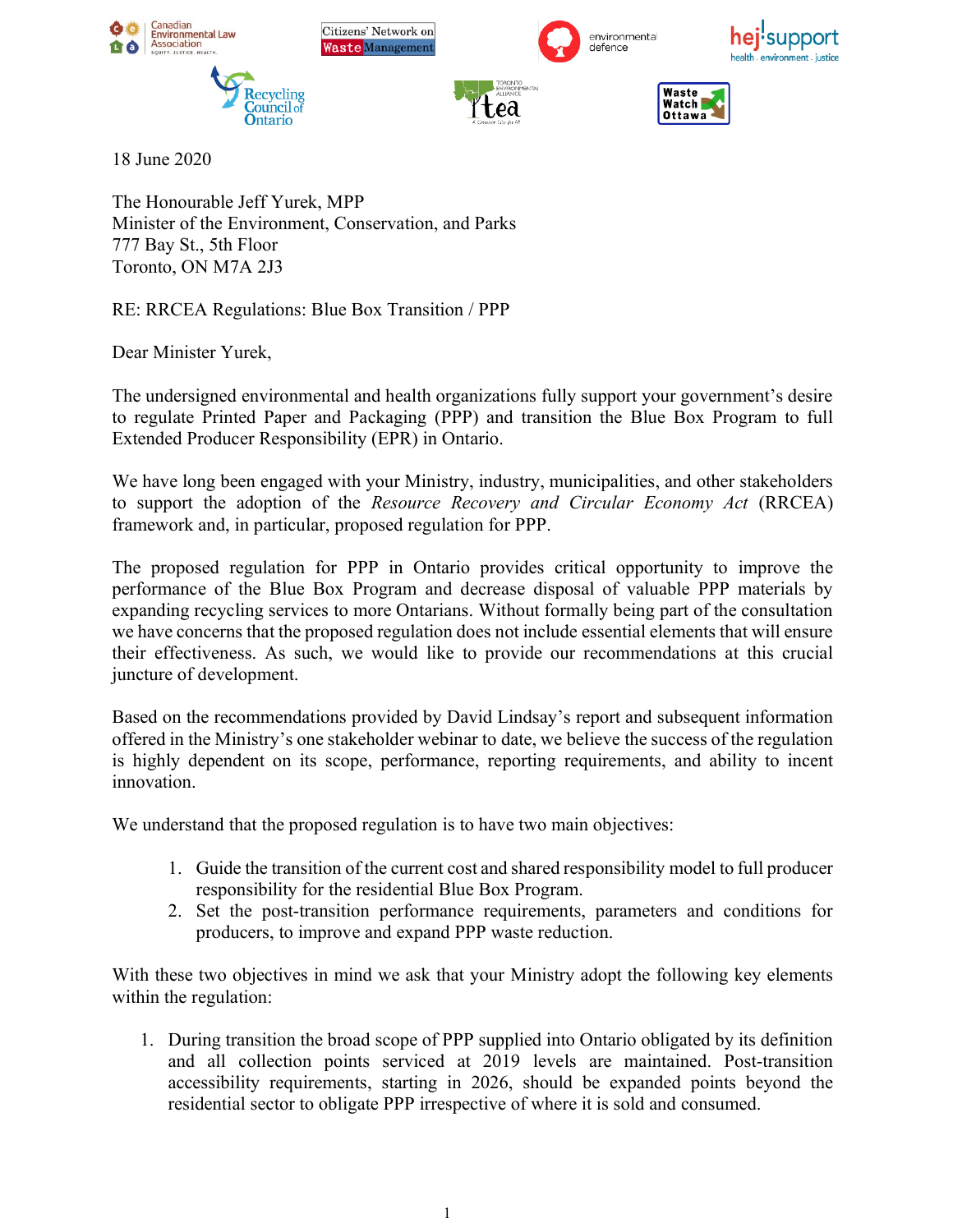

An all-encompassing definition of PPP, coupled with expanding service levels, are critical to meet continuous improvement objectives.

2. Require the Resource Productivity and Recovery Authority (RPRA) to publicly report annual province-wide collection and recycling rates for each PPP material category and sub-category type.

Producers (not Producer Responsibility Organizations) should be required to report directly to RPRA the amount of PPP supplied to Ontario on an annual basis. The service sector – including municipalities, private sector collectors, and processors – should also be required to report materials collected, processed, and disposed of by material category and sub-category type. RPRA should then be required to publicly report aggregated provincial collection, diversion, and disposal rates against supplied for each material category and sub-category.

To satisfy the provincial interests of the RRCEA to reduce toxic substances in PPP and to ensure provincial regulations are aligned with international obligations, we also ask that producers be required to disclose any use and presence of toxic substances in their PPP as part of their reporting requirements to RPRA. These should include, but not be limited to, substances such as polybrominated diphenyl eithers (PBDEs), cadmium, lead, and short-chain chlorinated paraffins (SCCPs) commonly used as softeners in plastics. These, and other targeted substances, should be kept out of the recycling stream to avoid their transfer into production cycles.

3. Recycling targets should be set by material sub-categories, and penalties for noncompliance should come into effect post-Blue Box transition starting in 2026.

The regulation should include progressive and increasing annual processing targets set by material sub-category aligned with how each is currently managed most successfully in the recycling sector. Escalating targets will ensure the regulation delivers on its full environmental and economic objectives by maximizing materials diverted to higher value applications. Separating and applying specific targets to each material sub-category will help to avoid crosssubsidization between material types and, therefore, ensure cost obligations are appropriately and accurately assigned to individual producers. Targets should also include mechanisms to recognize reuse activities.

4. Recognize only material processing standards that exclude all disposal, including any type of thermal treatment. Materials collected and treated as disposal or in thermal treatment should not count towards producer targets.

Material management standards ensure allowable management options that maximize economic value of collected materials while delivering the best environmental results.